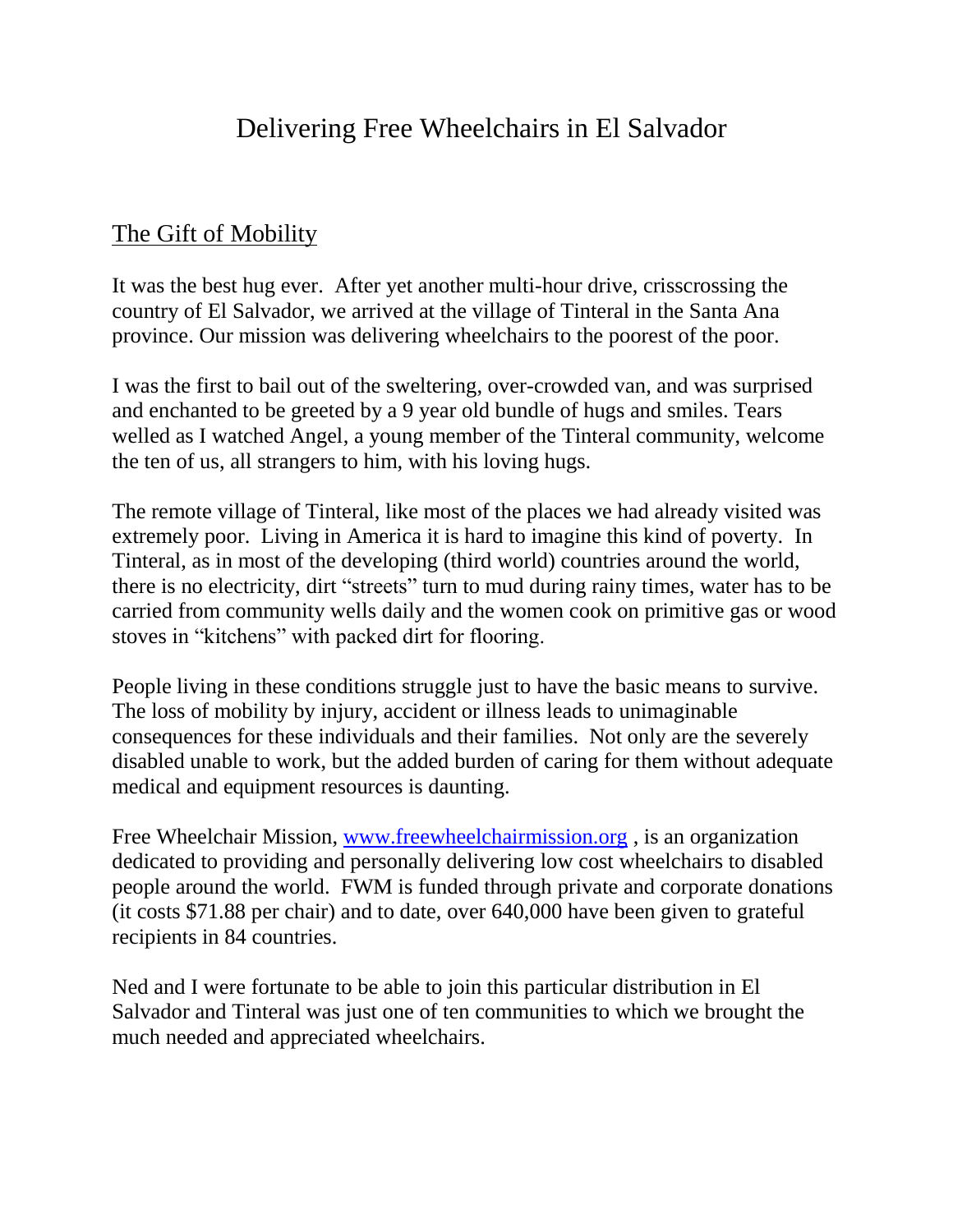## Stories from Tinteral

Luis was paralyzed in April of 2011 when he fell out of a tree while harvesting mangos. His family brought him to Tinteral on a bare mattress in the back of an old pickup truck. Luis' mobility since his accident had consisted of being carried by his brother. I was humbled by his brothers' love and total lack of resentment as he gently picked him up off of his mattress yet again. But this time it was to set him down in his new wheelchair. Luis' overwhelming joy was mixed with relief; the chair would significantly lessen the burden on his family.

Margarita smiled with pride as she backed up to her paralyzed sister-in-law, Ana. She bent her knees, reached back to place Ana's arms around her neck, lifted her, and carried her "piggy-back" across the room, demonstrating how she had been carrying Ana (now 46) since she became paralyzed from seizures at 26 years old. With unbelievable good humor, Margarita told me they fell a lot, especially on stairs. I was again moved to tears. Ana, now settled in her wheelchair had been completely unresponsive, and I assumed she was mentally disabled. I was wrong. Margarita said, "She knows," and as I put my hand on Ana's arm she "woke up." She had difficulty speaking, but told me how happy she was. She also said Ana was her sister-in-law, but that she felt more like a mother.

Soyla had been born with defects. She was about  $3\frac{1}{2}$  ft. tall, had tiny, underdeveloped arms and legs, only two fingers on one hand, clubbed feet with only two toes (in the wrong places) and the most beautiful smile I have ever seen. Soyla came to the distribution in an attractive dress with her hair and makeup done, and her cheerful optimism was infectious. She was able to move herself from her chair to her new wheelchair with unselfconscious difficulty, and my admiration for her grew as she told us she was married, had a child, worked as a seamstress, did embroidery, and took in washing and ironing. It was hard to imagine how she could do all of that with her deformities, but the more time we spent with her the less we saw the defects. Soyla was a loving, competent, confident human being. Her new wheelchair did not give her dignity, it added to it.

Soyla also had a generous spirit. It turned out that there was one too few wheelchairs for the eleven people who needed one. It was heart-wrenching to watch the disappointment fall over the face of the woman who did not receive one. Soyla insisted on giving up her chair for the other woman and her generosity spurred us to make an additional trip back to Tinteral the next day to make sure Soyla got a replacement. We didn't mind, we got to have more hugs and smiles from Soyla.